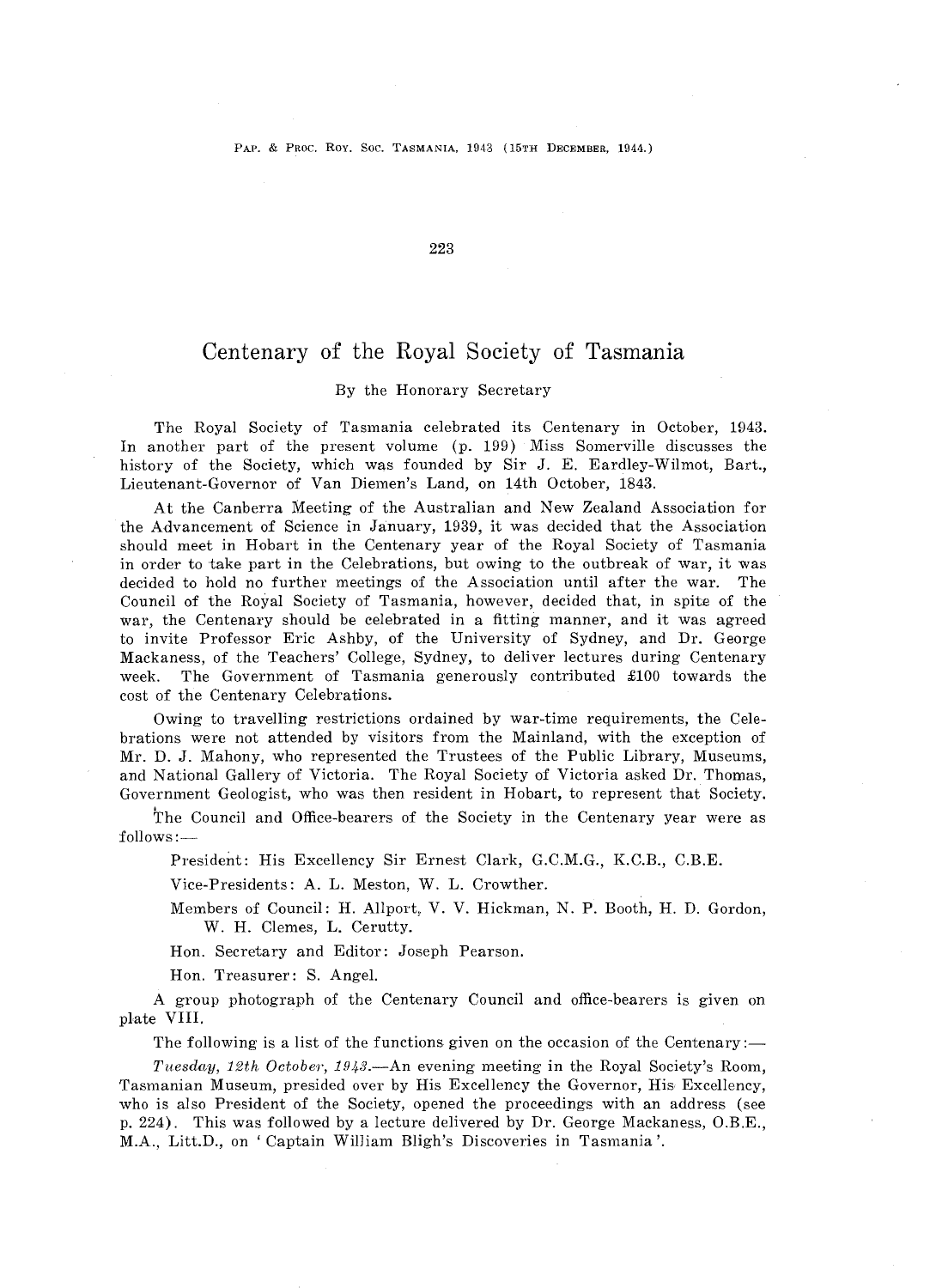*Wednesday, 13th October, 1943.*—A morning reception was given by the Lord Mayor of Hobart at the Town Hall. A garden party was given by the Council at the Botanical Gardens in the afternoon. In the evening the Council and officebearers were the guests of His Excellency the Governor and Lady Clark at a dinner at Government House. The visiting lecturers (Professor Ashby and Dr. Mackaness); the Premier; the Chief Secretary; the Lord Mayor of Hobart; Mr. J. Smithies, President of the Northern Branch; and Mr. D. J. Mahony, representing the Trustees of the Public Library, Museums, and National Gallery of Victoria, were also present.

*Thursday, 14th October, 1943 (Centenary Day).*—An evening meeting in the Royal Society's Room, Tasmanian Museum. A large and distinguished gathering was present. In his introductory remarks His Excellency the Governor, as President of the Society, expressed the hope that the Society would have an even greater influence in the future than it had had in the past one hundred years. His Excellency also made a plea that the facilities afforded by the Society should be used more freely by citizens. He felt that the community did not appreciate as fully as it might the work which the Society had done. The Honorary Secretary read congratulatory messages received from Societies and others (see p. 229). His Excellency presented Centenary Medals to Dr. Mackaness and Professor Ashby (see p. 227). Professor Ashby, D.Sc., D.LC., delivered an illustrated lecture on 'A Century of Ideas on Evolution '. The proceedings terminated with a conversazione held in the Art Gallery.

During the Centenary week a special historical exhibition was displayed in the Museum, consisting mainly of loans from the following :—His Excellency the Governor, The Shiplovers' Society, Tasmanian Club, Mr. C. E. Radcliff, Miss Knight, Miss Andrews, Miss Cutmear, Dr. W. L. Crowther, Miss D. Bisdee, Dr. W. W. Giblin, Mr. W. T. Stops, Mr. E. Webster, Mrs. R. C. Hodgman and Sister Read, Mr. A. J. R. Miller, Southern Tasmanian Philatelic Society, Mr. N. Hurst, Mr. A. Pedder, The Diocesan Office, Mrs. A. Abbott, Mr. F. Abbott, Mrs. C. Baldwin, Mrs. A. Buring, Mrs. W. F. D. Butler, Mr. Westbrook.

Replicas of the Centenary Medal have been sent to The Royal Society, London, The Royal Society of New South Wales, The Royal Society of Victoria, The Royal Society of Queensland, The Royal Society of South Australia, The Royal Society of Western Australia, and The Royal Society of New Zealand,

The following is the text of His Excellency's address given on Tuesday, 12th October, 1943, on the occasion of the opening of the Centenary Celebrations:-

In these days, when we are urged to practise austerity, I am ambitious to display that virtue in my opening remarks, in order that you may have more time to enjoy the interesting mental pabulum certain to be provided by Dr. Mackaness, who has a profound knowledge of Captain Bligh, a man whose character and achievements greatly interest all Australians. I propose, therefore, to make only a brief reference to the hundred years' history of the Royal Society of Tasmania, especially as that history is in the Society's Papers and Proceedings for 1894, 1900-1901, and 1913, and has been brought up to date in an admirable paper by Miss Somerville, which will be published in the Society's Proceedings for this year.

The Royal Society of Tasmania can claim to be the oldest genuine scientific Society in Australia; it has existed since 1843, without a break in its meetings, and it has an uninterrupted series of publications since 1844. According to its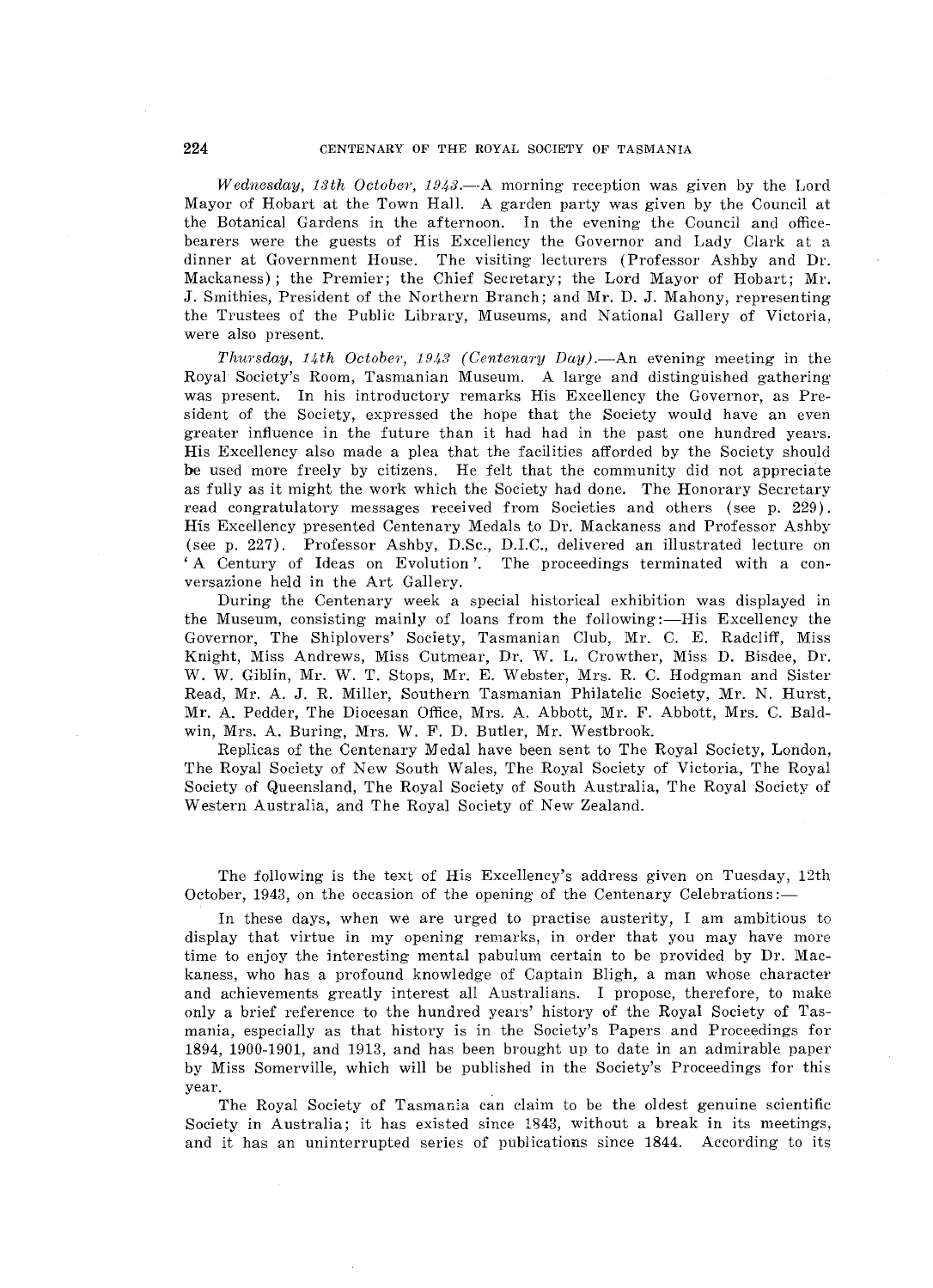#### HONORARY SECRETARY 225

'Original rules, the leading objects of the Society were 'to develop the physical character of the Island, and illustrate its natural history and productions '. In 1907, its new rules stated that' the objects of the Society were the prosecution of the study of science in its various branches, and more especially the development of a knowledge of the physical characters and natural history of Tasmania and the neighbouring States'. In 1914, when it was deemed advisable to broaden the definition of the Society's aims, its object was declared to be 'the advancement of knowledge '; a noble object; not lacking in ambition!

Let us consider for a moment the handicaps under which the original pioneers of the Society laboured. In 1848 there were only about fifty thousand people in this State, i.e., two to the square mile, and we must frankly admit that half of that population was, to say the least, the rejected of the land of their birth. Not very fertile ground upon which to raise a flourishing scientific Society!

But there is another side to that question; Tasmania had this advantage, that among the free settlers who came to its shores in the early part of the 19th Century, there seems to have been those who were the 'salt of the earth'; men who possessed the pertinacity and imagination of the true scientist; who had spiritual as well as scientific aspirations, as. is evidenced by the places of worship they built (large enough to serve double our present worshippers). To them we are indebted for the inauguration and successful carrying on of the Society in its early years. There must have been among these free settlers great hearts, imbued with faith, hope, and ambition.

At that time men laboured under the disadvantage of a lack of that vast knowledge which the past century has accumulated and presented to us; but, on the other hand, they.were not subject to so many distractions as we are; were not tempted from the hard path of scientific endeavour to tread the viciously easy paths of amusement; or seduced to acquire (and forget) knowledge seen on pictures or heard over the radio. In spite of working harder than we do, they had, therefore, more time for true intellectual endeavour.

Let me remind you that, throughout its career, the Royal Society of Tasmania has been materially assisted by the Government of the State in many ways, and continues to enjoy this support. This building in which we sit is an instance; it was two-thirds paid for by the Government, and only one-third of its cost was raised by public subscriptions. For such government assistance, the Council is truly grateful.

But I am not sure that all its connections with the Government have been a cause for gratitude; for instance, the rules of the Society provide that its President is to be the Governor of the State for the time being. The Society was founded late enough to escape the attentions of two 'bad' Governors, who were relieved of their office, but unfortunately it also missed the services of Sir George Arthur, a great administrator, and the real maker of early Tasmania, and also of Sir John Franklin, a fine sailor, a great explorer, and a scientist, who formed in 1838 the Tasmanian Society, which was the real foundation of our own Society. Sir John's interest in science is shown by the assistance he gave to his friend, Captain Ross, in the investigations for the determination of the position of the South Magnetic Pole. Incidentally, it is interesting to know, that he showed that , hustle' which to-day we associate with our American allies, for he completed the building of the little Observatory (of which traces still remain in Government House grounds) in nine days. Ross records this as follows:-

, Under the daily personal superintendence of Sir John Franklin the building of the Observatory proceeded most rapidly, and the whole was completed, the instruments placed, and all their delicate adjustments fulfilled, a few hours before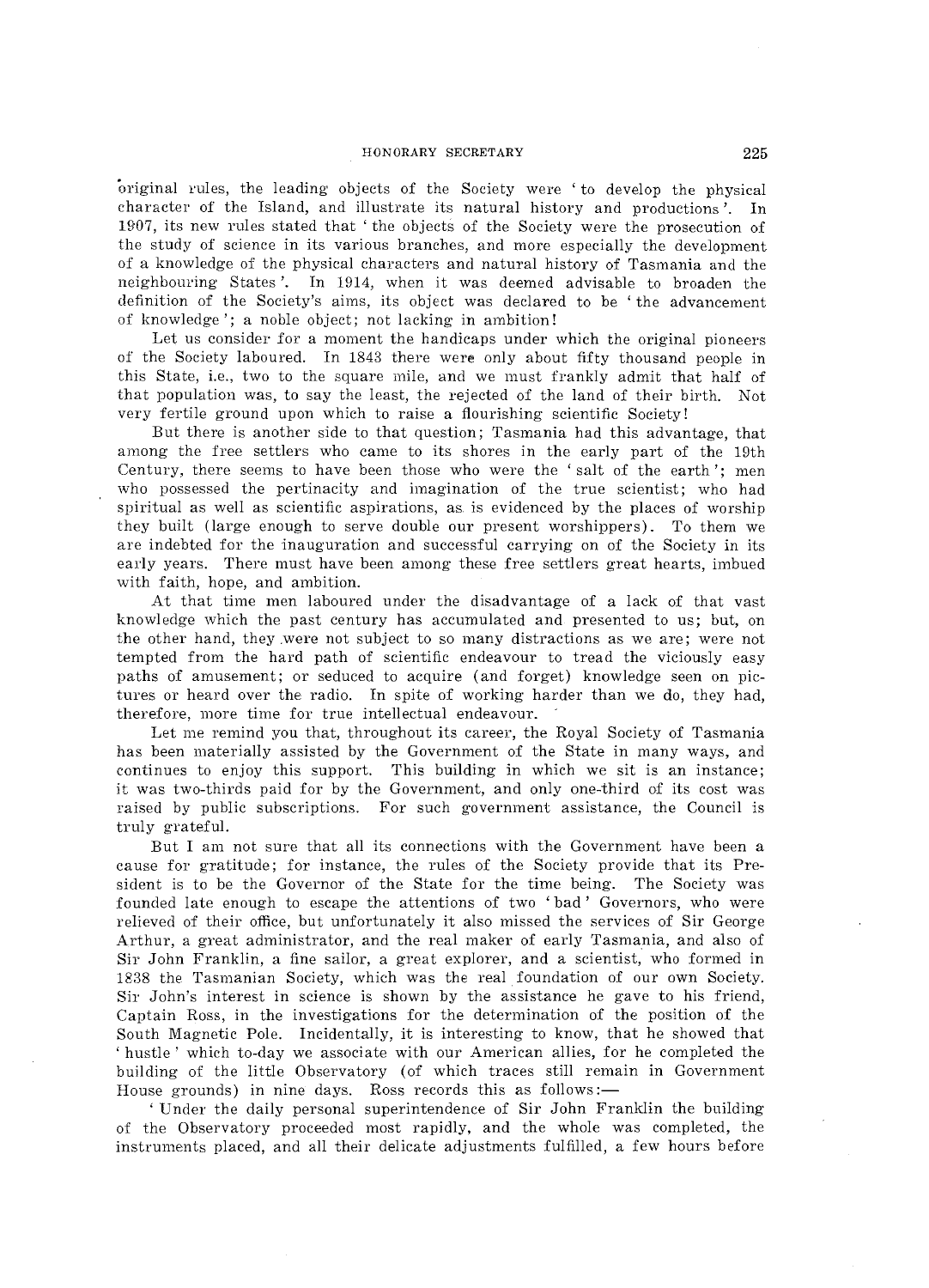the observations of the 27th August were to be commenced. The erection of this Observatory was accomplished in nine days-an instance of what may be done where the hearts and energies of all are united to promote the common object of their endeavours '.

He might have been writing about the war to-day! He continues: 'I should do injustice to my feelings unless I expressed my admiration of the cheerful enthusiasm which the convicts displayed throughout the work. After they had been labouring from six o'clock on Saturday morning until ten at night, seeing that a few more hours of work would complete the roofing, they entreated permission to finish it before they left off; but as this would have broken in upon the Sabbath morning, their request was very properly refused'.

All the succeeding Governors of Tasmania have not been of the calibre of Arthur and Franklin, and perhaps they have not had quite such energetic helpers as those just described. The very first ,Governor-President of the Society was removed from his office of Governor ignominiously (though perhaps he did not deserve that fate); and the present occupant of the joint office is conscious of the inadequacy of his qualifications for the presidency of a Royal Society, his scientific knowledge being confined to finance, and the so called 'dismal' science of political economy. The Governor of a State is, *prima facie*, not the most likely person to be a scientist, as his position is administrative rather than scientific. It is his province to apply the knowledge of others, though from long experience I can affirm that he needs to possess some of the qualities of the scientist, such as impassivity, patience, perserverance, impartiality, unprejudiced judgment, and resilience after defeat. Scientists and governors alike need to know the lesson Bruce learnt from the spider.

A careful study of the history of the Society reveals very clearly the enormous debt it owes to the devotion and enthusiasm of its members, who during the last hundred years have made it a potent force in the provision of intellectual food for the people of this State; in fact, have enabled it to live up to its professed object, 'The advancement of knowledge '. The number of such members is too many, and their achievements too great for me to attempt to describe them in detail; they have laboured to advance man's knowledge of the sciences and arts of History, Geography, Zoology, Botany, Geology, Paleontology, and Anthropology. They established the Museum and Botanical Gardens, and have accumulated an invaluable library of some 20,000 volumes. We have faith that, though the names of these workers may fade into oblivion, their work will remain and bear fruit, not only here, but in extent beyond our shores, and in time beyond our generation.

In such an introductory address as this, it may not be altogether out of place to refer to some of the characteristics which these men necessarily possessed, in order to be able to give the help they did to this Society, and to this State, from the middle to the end of the 19th Century. They, whose labours we have inherited, had a somewhat different task to the scientist of to-day, for starting at a time when there were many less proved facts than we possess they had a much greater field for exploration, with many less reliable instruments suitable for their task. On the other hand, the scientist of to-day is, perhaps, hampered rather than helped by the immensity of the number of already discovered facts; in other words, the human capacity to assimilate knowledge may be stretched to its uttermost, in the case of the scientist of to-day, even before he arrives at the place from which to start for the unknown, which is his goal, Let us recollect that the true scientist is not a mere adapter, but a man allied in character to the inventor. His imagination must wander through the unmeasured world which surrounds the particular subject of his investigation. While he must be prepared to prove all things, in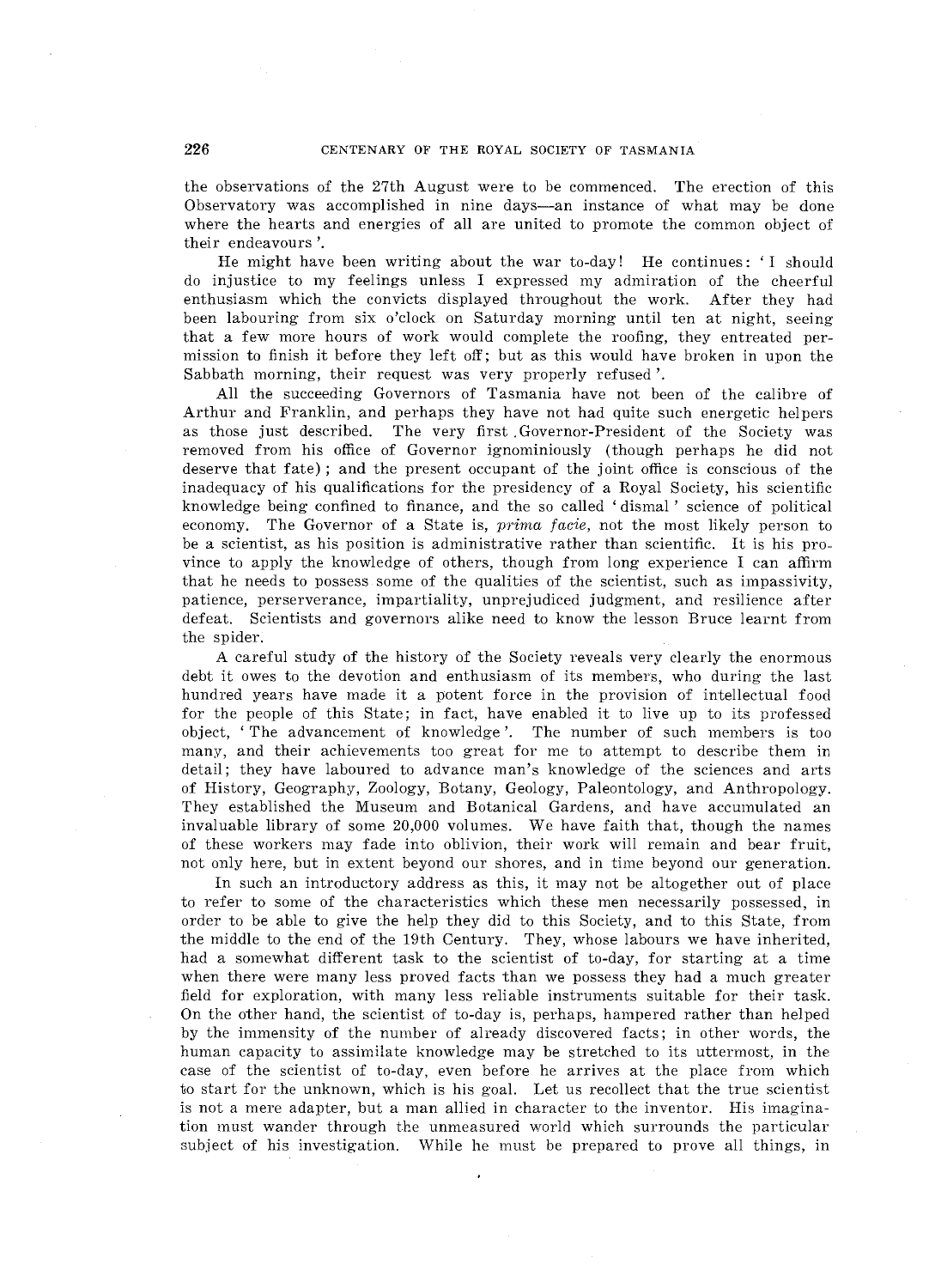#### HONORARY SECRETARY 227

order that he may hold fast that which is good, yet he must be forever exploring new paths in order to acquire greater knowledge, seeking constantly to draw fresh supplies from the' Well of Truth '. I am not speaking only of knowledge of his own subject, but of the vast volume of constantly changing knowledge, almost inexhaustible in regard to the subjects allied and cognate to that which he is studying, that region of unfathomable dimensions, almost unimaginable in its complexity.

The scientists of a hundred years ago had to discover, or were in the midst of discovering, things which to us are obvious everyday truths. On their successful efforts we are able to build, for we are the heirs to a long line of noble predecessors, and upon us is laid the duty of utilizing to the full the knowledge that they acquired with such unfaltering endeavour. We should be encouraged by the certainty that no tiniest feather falling from the Great White Bird of Truth is ever wasted by the true scientist who finds it. (Those who remember the wonderful allegory of truth in Olive Schreiner's 'Story of an African Farm' will understand my allusion.)

It is difficult to judge of the exact effect produced by such an Association as the Tasmanian Royal Society, if it is regarded over a brief period; but on such an occasion as this, when we are looking back for a hundred years, we must be grateful not only for its survival as a Society, but as citizens of the State must also be grateful for what has been accomplished by its members and others who have kept alive the light of culture and progress, far from the centre of many scientific activities; have even had the courage to put forward new ideas and ideals, a process which is generally anathema in an isolated self-contained community. Here I finish, with apologies for the length of my introductory address. It might perhaps have been more interesting to you, it would certainly have been easier for me, if I had spoken at greater length on the details of the history of the Society, but in these things one can only do what one is constrained to do.

The following is the text of the speeches made by His Excellency the Governor in presenting the Centenary Medals to Dr. Mackaness and Professor Ashby:-

To-night it is my pleasure to be able to say a few words in laudation of those two eminent scientists who have graced our Centenary by their presence and informed our minds by their erudition.

I deem myself fortunate in being deputed to hand to Dr. George Mackaness and Professor Eric Ashby the special Medals, which have been struck by this Royal Society to commemorate its Centenary.

These medals do not merely indicate our appreciation of the Papers which our eminent visitors have prepared for the Society, but serve also as a commemoration of our hundred years of scientific effort. The recipients are the present representatives of that long line of eminent scientists who have rendered service to the Royal Society, and to the community-men who, if by the effiuxion of time they become anonymous, have, nevertheless, left to this and succeeding generations precious results of their toil.

Dr. Mackaness' Paper is part of that historical lore which he has acquired by intensive research. I know of no subject more important that his own for the average Australian to make part of his mental equipment. A young country needs to acquire a sense of history, in order that it may truly judge of its relative position to the rest of the world, and also in order to give it that perspective view of the past, which is essential if a true perspective is to be obtained of the future. In other words. if we would proceed aright along the road which lies before us,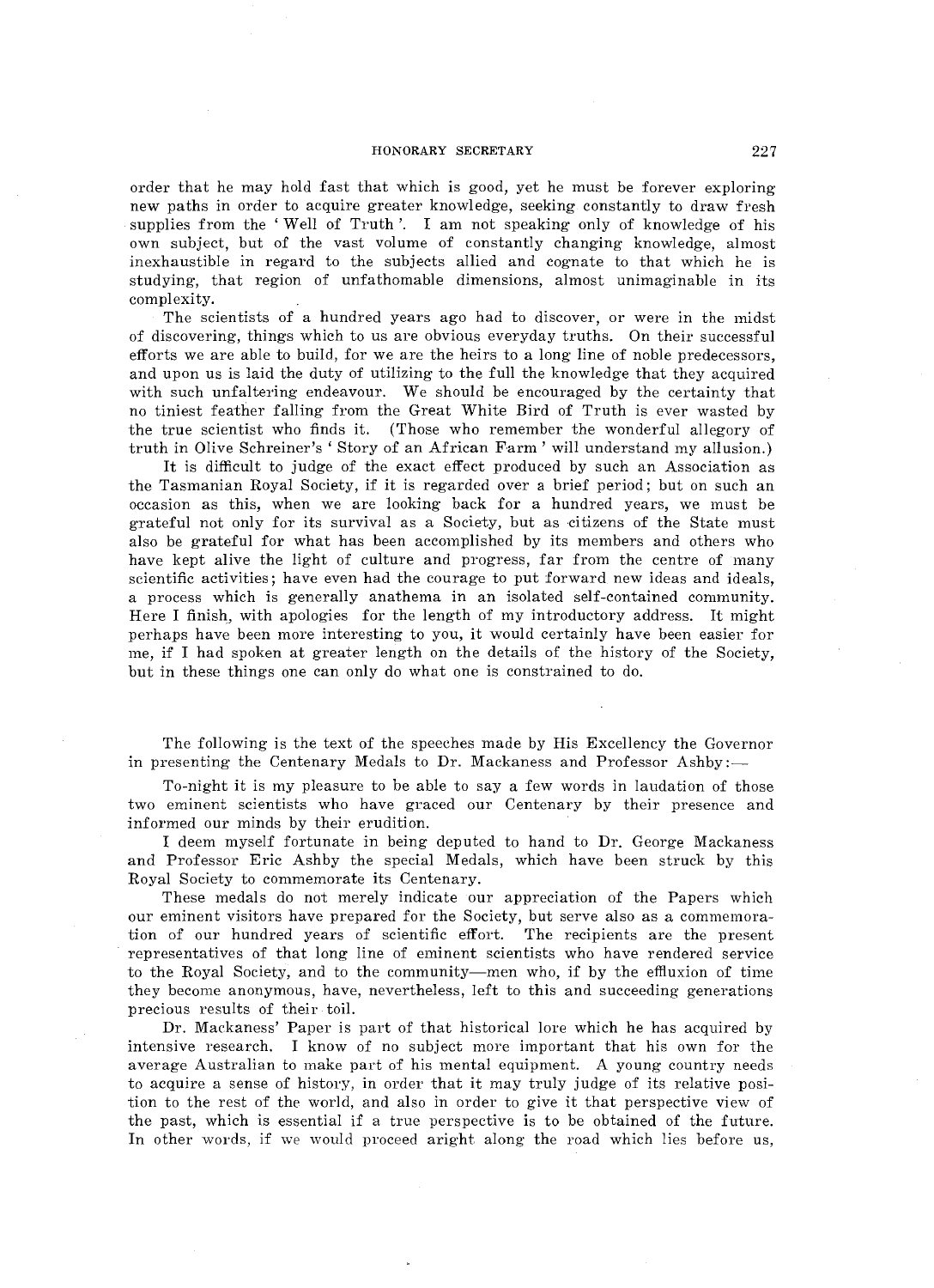we in Australia must have a clear view of the roads, the paths, and the tracks which lie behind us, and this view Dr. George Mackaness is able to give, and has indeed given, to the Australian public.

Dr. Mackaness is more than amply qualified for the task which he has generously undertaken by visiting us; not without some pleasure to himself, I hope; this you will realize if I remind you that he is Senior Lecturer of the Teachers' College, Sydney, a Member of the Educational Broadcast Advisory Committee, and an author of three outstanding historical publications. He is a Member of the Board of the Commonwealth Literary Fund, and formerly President of the Fellowship of Australian Writers.

Dr. Mackaness, I have great pleasure in handing to you this Commemoration Medal, with the thanks of the Royal Society of Tasmania, for the help which you have rendered to us, by your presence at our Centenary.

I base an expression of my admiration for Professor Ashby's work on the testimony of another scientist, eminent in the Professor's own subject, and also on the testimony of a leading member of the commercial community, who had had practical experience of the extreme usefulness of Dr. Ashby's scientific work for Australia.

Dr. Ashby is a botanist of unusual versatility. As a Commonwealth Fund Fellow he was engaged in botanical researches in America from 1929 to 1931. He was one of a group which carried out a series of important studies at Imperial College, London, on factors affecting plant growth, and rapidly became a recognized authority on plant ecology. Before he had been a year in this country Dr. Ashby was elected President-designate of the Botany Section of the Australian and New Zealand Association for the Advancement of Science for the Adelaide Meeting which, unfortunately, has not yet been held on account of the war.

He has shown himself keenly alive to the importance of primary production in Australia, and of the agricultural aspects of Botany. He has had wide experience in the fruit world, and spent some time in the famous Hood Valley of America, working on food storage. This experience has proved of great value to Tasmanian fruitgrowers, as in 1937 and 1938 the evidence given by him was responsible for a decision in the law courts in London, that it was the carriage of fruit that caused the breakdown in Tasmanian apples, and that disease of brown heart was caused after the fruit left the orchard, and not during the growth of the apple.

Previous to this, all claims made against the shipping companies for faulty carriage were refused, it being maintained that brown heart in apples was an inherent vice.

Dr. Ashby was elected Chairman of the Australian National Research Council, and with a colleague was chosen to report to the Government on the use that was being made of Australia's scientific resources in war-time. As a result of this report the Scientific Liaison Bureau was established, and Dr. Ashby acted as the Bureau's first Director.

Professor Ashby, to you also, with this commemortive Medal I give the very sincere thanks of the Royal Society of Tasmania, for the help which you have rendered by visiting us and for preparing a Paper, which will be published in our papers and Proceedings, on the intensely interesting subject of Evolution, which you are treating in a historical sense, appropriate to the fact that we are celebrating our existence during the century to which your paper refers.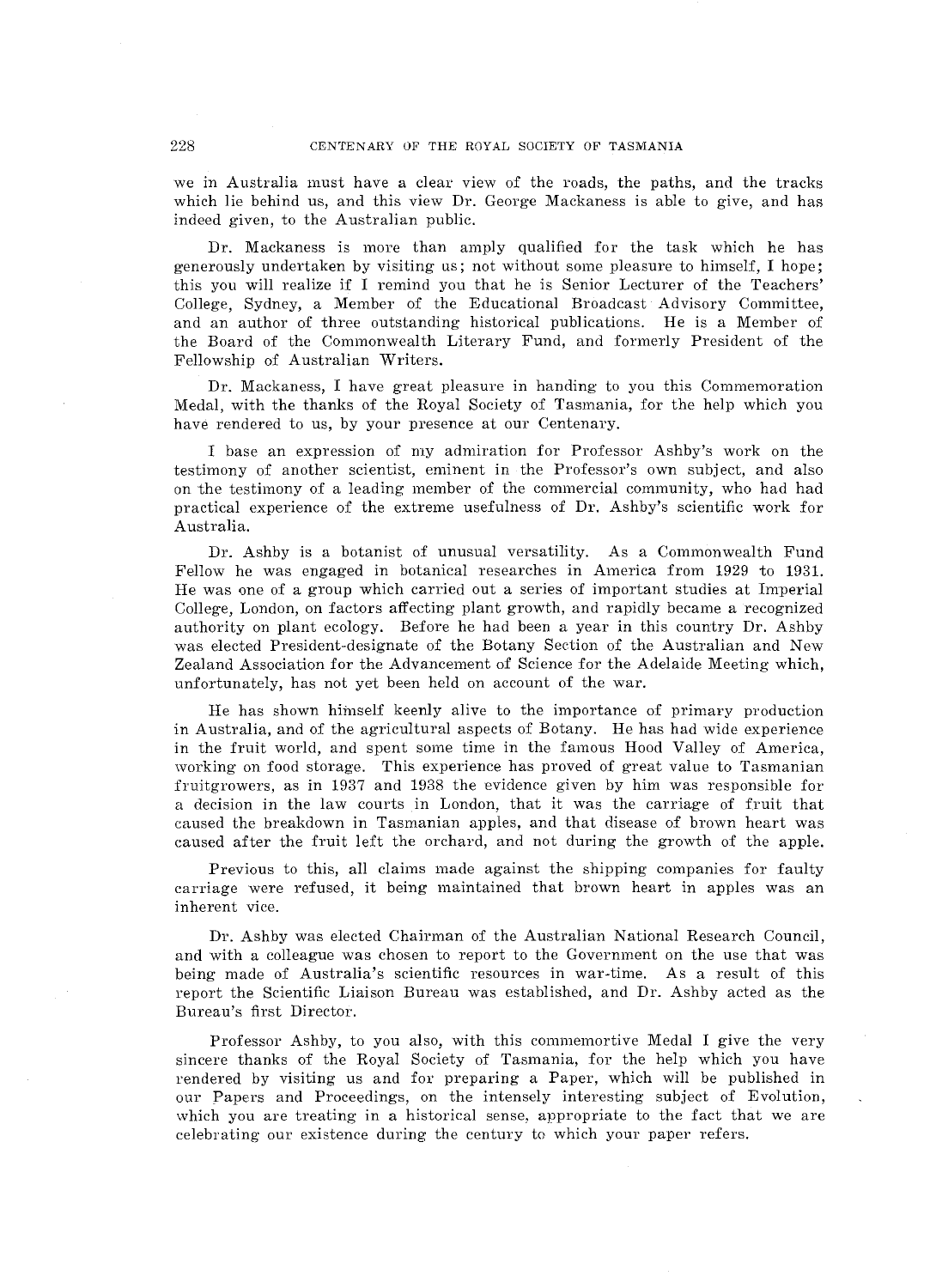#### HONORARY SECRETARY 229

The following messages were received on the occasion of the Centenary Celehrations:-

#### *From the Premier of Tasmania*

On behalf of the State Government, may I convey to the President, the Council, and members of the Royal Society of Tasmania our congratulations on the important event now being celebrated.

It is fitting that we should pay a tribute at this time to that small group of people who, with the encouragement of Sir Eardley-Wilmot, Lieutenant-Governor of the Colony, founded the Society 100 years ago. Thanks mainly to the Society's endeavours, there afterwards came about the establishment of the Botanical Gardens and the Tasmanian Museum, since maintained on slender financial resources. These annual maintenance grants, incidentally, are being increased as from the beginning of the current fiscal year.

In the Statute which incorporates the Society, it is recorded that the Society was established for the prosecution of the study of science in it various branches, and more especially for the development of a knowledge of the physical character and natural history of Tasmania and the, neighbouring States'. I have no doubt that your Council will continue to carry out that trust faithfully, thus keeping step with learned bodies in other parts of the world.

In this work, you have the support of the Government. I now extend my good wishes to all those who promote the activities of the Society, and particularly to those distinguished visitors who have been able to come to Hobart to join in your Centenary Celebrations.

As I cannot be present at to-night's meeting, to which your Council kindly invited me, would you please apologize for my absence.

ROBERT COSGROVE, Premier.

#### *Front the Chancellor' of the University of Tasrnnnia*

Since its foundation in 1890 the University has been closely associated with the Royal Society of Tasmania. Indeed the Royal Society was prominent in the original movement for the establishment of a University in this State.

The Centenary of the Royal Society is therefore an historic occasion of more than ordinary interest for the members of the University, and I am desired to express to the President, and Vice-- President, and the members of the Royal Society the most cordial congratulations of the University of Tasmania and to wish the Society an undiminished continuance of its high achievements in the realms of service and culture.

From the date of the foundation of the University its professors have published results of their researches in the Proceedings of the Royal Society. . . . I think it not necessary to hope, because it is certain, that the co-operation with the Royal Society of Tasmania, which began from the foundation of the University, will continue to the end.

W. J. T. STOPS, *Chancellor*.

# *Fr'orn the Austrnlian and New Zealand Association for the Advancement of Science*

On behalf of the Australian and New Zealand Association for the Advancement of Scienee take this opportunity of offering hearty and sincere congratulations to the Royal Society of Tasmania on the completion of its first hundred years and on the scientific work it has accomplished during that period. The occasion is worthy of far greater recognition by scientists throughout Australia than is possible under existing conditions, and members of my Association will always regret that it was not possible to meet in Tasmania this year and so to extend greetings and felicitations in person. They all look forward to a successful continuance of the Society's work and to even greater achievements in the future.

With best wishes for a successful celebration.

A. B. WALKOM, *Honorary General Secretary*.

#### *F1'om the Royal Society of New South Wales*

On behalf of the President, Council, and members of the Hoyal Society of New South Wales. have the honour to congratulate the Royal Society of Tasmania on reaching its Centenary, and of wishing your Society a very happy and successful celebration of this event.

Your Society has performed during its one hundred years a very valuable service for science in Tasmania and Australia, as well as making a most valuable contribution to Australian life in general.

While expressing our felicitations to your Society for its past achievements, we also wish it great success in its work during the next one hundred years.

A. P. ELKIN, *Honorary Secretary.*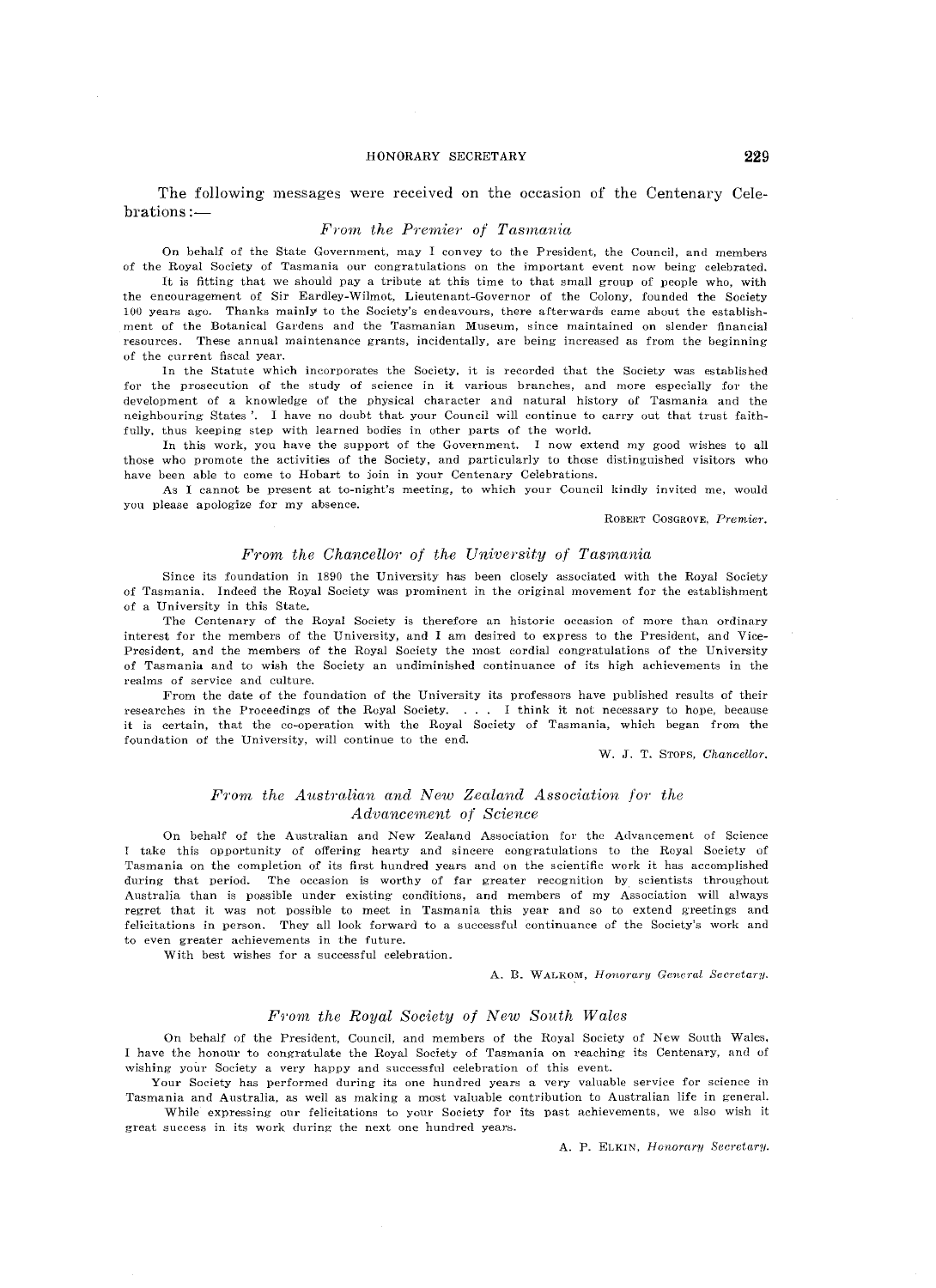# 230 CENTENARY OF THE ROYAL SOCIETY OF TASMANIA

#### *From the Royal Society of Victoria*

The Royal Society of Victoria acknowledges and reciprocates the greetings from the Royal Society of Tasmania, and offers its congratulations on the attainment of the hundredth anniversary of the foundation of the Royal Society of Tasmania. It also desires to thank your Council for the proposed gift of a commemorative medal.

#### FRANK L. STILLWELL, *Honorary Secretary*.

# *From the Royal Society of South Australia*

The President and members of the Council of the Royal Society of South Australia wish to convey congratulations and greetings to the Council and members of the Royal Society of Tasmania on the occasion of their Centenary.

W. TERNENT COOKE, President.

R. L. CROCKER, *Hon. Secretary*.

# *From the Royal Society of Queensland*

 $Telegram$ . -----Congratulations on attaining Centenary. Best wishes for future success from Royal Society of Queensland.

#### From the Royal Society of Western Australia

I am instructed on behalf of the Council and members of the Royal Society of Western Australia to send greetings and congratulations to the Royal Society of Tasmania on the attainment of the one hundredth anniversary of its foundation, and all good wishes for the success of the meetings to be held to celebrate this event.

A. G. NICHOLLS, *Joint Hon. Secretary.* 

## *From the Trustees of the Public Library, Museums, and 'National Gallery of Victoria*

I am desired by the Trustees of the Public Library, Museums, and National Gallery of Victoria. to write to the Royal Society of Tasmania on the occasion of its Centenary celebrations.

We desire to eongratulate your Society on its 100th birthday, and on all that it has done during its long period of activity. As the oldest Royal Society outside Great Britain, it holds a special position in the British Empire. We know it has always been an active body, and has published mueh good research work.

We have asked Mr. D. Mahony, Director of our National Museum, to represent the Trustees at your celebrations, and trust that your Society will accept him as our representative.

KEITH MURDOCH. *President.* 

## $From the Australian Chemical Institute, Tasmanian Branch$

The President and members of the Tasmanian Branch of the Australian Chemical Institute wish to extend their heartiest congratulations to the President and members of the Royal Society of Tasmania on the occasion of the attainment of the hundredth year since the foundation of the Royal Society of Tasmania, and, to convey their best wishes for the success of the functions to be held in connection with the Centenary eelebrations and for the continued progress of the Society.

J. L. SOMERVILLR, *President.* 

GEO. C. ISRAEL, *Hon. Secretary*.

#### *F'rom the Maym' of Launceston*

Whilst writing to you it would not be fitting on my part if I did not refer to the service which your Society has rendered during the 100 years of its existence. Its contribution to the cultural and scientific life of our community has proved of great benefit, and 1 sincerely trust that the Society will continue to function in a successful manner.

On behalf of this Council and citizens of Launeeston I desire to convey our hearty congratulations.

DESMOND OLDHAM, *Mayor.*